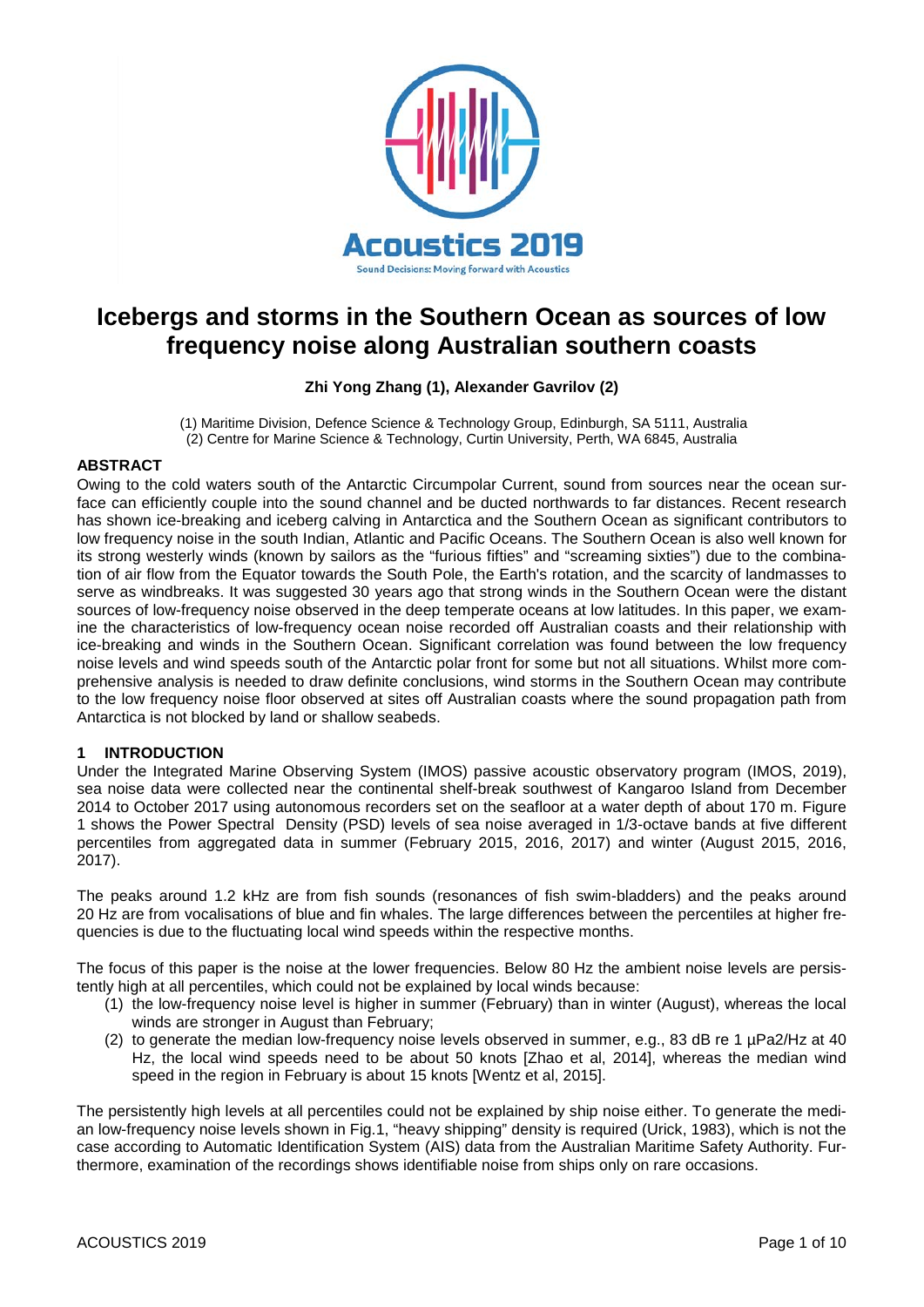



Figure 1: PSD levels of sea noise averaged in 1/3-octave bands at five different percentiles from monthly data in February and August aggregated over three years.

Another feature of the low frequency noise is its seasonal variation. Figure 2 shows the variation of the noise level in 30 to 80 Hz band, low-pass filtered with a median filter of one week length, which excludes the contribution of blue and fin whale sounds in the roughly 15-30 Hz band. It shows a regular pattern: a maximum in February-March each year and minima from July to October. A similar seasonal pattern has also been observed in 15 years of noise data collected by the International Monitoring System (IMS) of the Comprehensive Test-Ban Treaty Organization (CTBTO) at the hydroacoustic station HA01 southwest of Cape Leeuwin (Harris et al, 2019).



Figure 2: Weekly median underwater noise level averaged in the 30-80 Hz band from December 2014 to October 2017.

We examine two possible explanations for the sources of the persistently high level noise at low frequencies and their seasonal variation: strong winds in the Southern Ocean and ice/iceberg breakup events near Antarctica. The oceanography in the Southern Ocean provides favourable conditions for such noises generated at the sea surface to propagate over long distances to the temperate ocean, and the seasonal variation of the low frequency noise is consistent with the seasonal variation in the sea ice extent and the intensity of ice breakup activity in Antarctica.

# **2 METEROLOGY AND OCEANOGRAPHY IN THE SOUTHERN OCEAN**

There is no universally accepted definition of the Southern Ocean. It is undefined in the third edition of International Hydrographic Organisation (IHO) publication "Limits of Oceans and Seas", where the Atlantic, Pacific and Indian Oceans extend to the Antarctic Continent (IHO, 1953). A draft fourth edition of IHO publication defines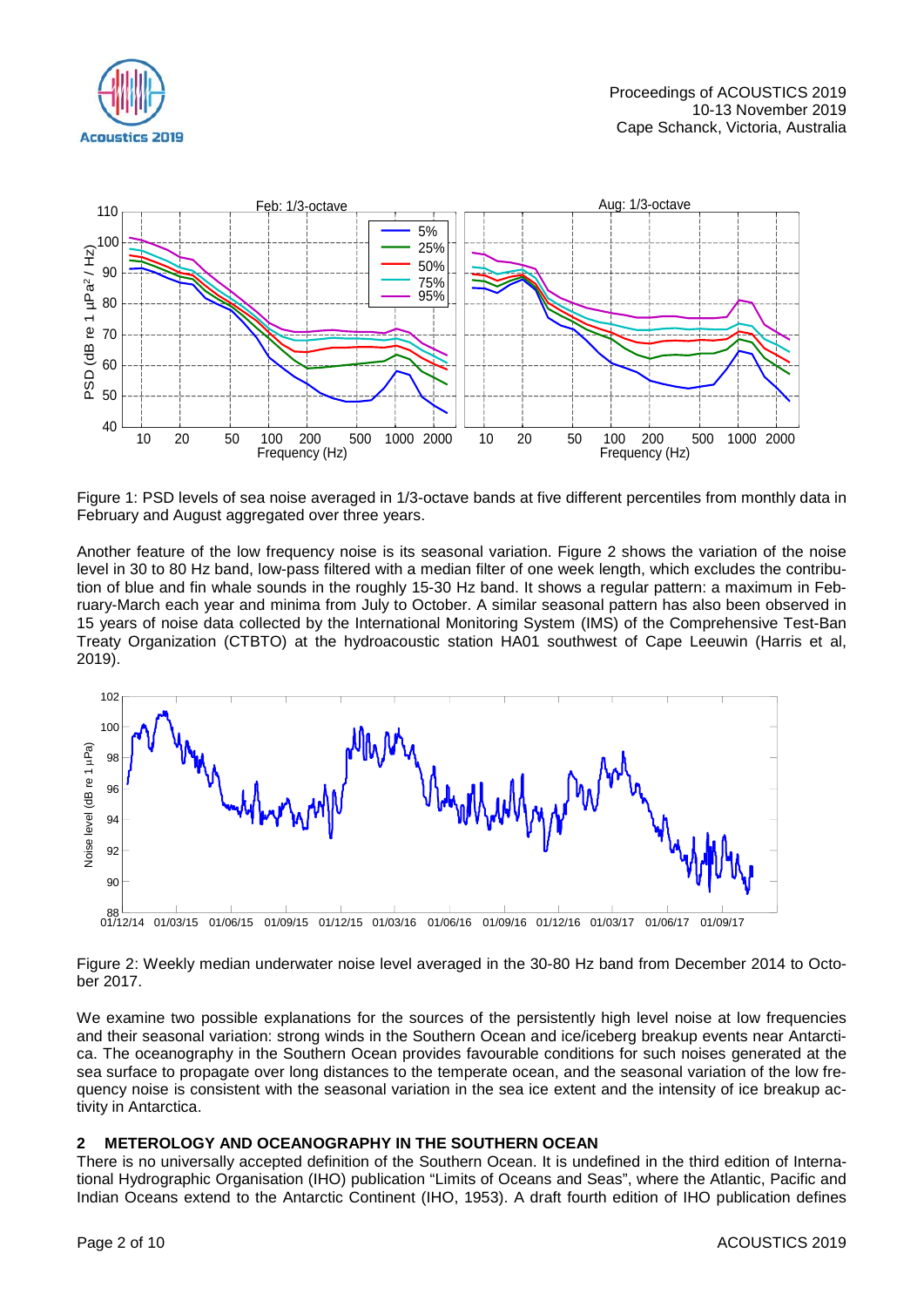Proceedings of ACOUSTICS 2019 10-13 November 2019 Cape Schanck, Victoria, Australia



the Southern Ocean as the body of water extending from the coast of Antarctica to the line of latitude at 60 degrees South (IHO,2002). This paper uses the definition of the Australian Hydrographic Office, which includes the entire body of water between Antarctica and the south coasts of Australia and New Zealand, and up to 60°S elsewhere (AHO, 2019).

The Southern Ocean has some meteorological and oceanographic features that are particularly relevant to the generation and propagation of underwater sound in the ocean. A prominent meteorological feature is the strong circumpolar westerly wind (known by sailors as the 'furious fifties'), which is caused by the combination of air being displaced from the Equator towards the South Pole, the Earth's rotation, and the scarcity of landmasses to serve as windbreaks (Fig.3). The winds are particularly strong within the Indian Ocean and Australian sectors (Gille and Gordon, 2019).



Figure 3: Monthly averaged wind speed (m/s) at 10 m above the sea surface in February and August 2017 (data from CCMPv2 database, Wentz, 2015).



Figure 4: Sound speeds along longitude 135.9°E computed from summer (left panel) and winter (right panel) climatology of the World Ocean Atlas 2013. The red dashed lines show the minima of the vertical sound speed profiles (sound channel axis). The rapid sound speed variation between 50°S and 55°S agrees well with studies on the Antarctic Circumpolar Current (ACC) south of Australia, where at 136°E, the Sub-Antarctic Front and the Polar Front occur at about 50° S and 55°S respectively (Sokolov and Rintoul, 2007, 2009).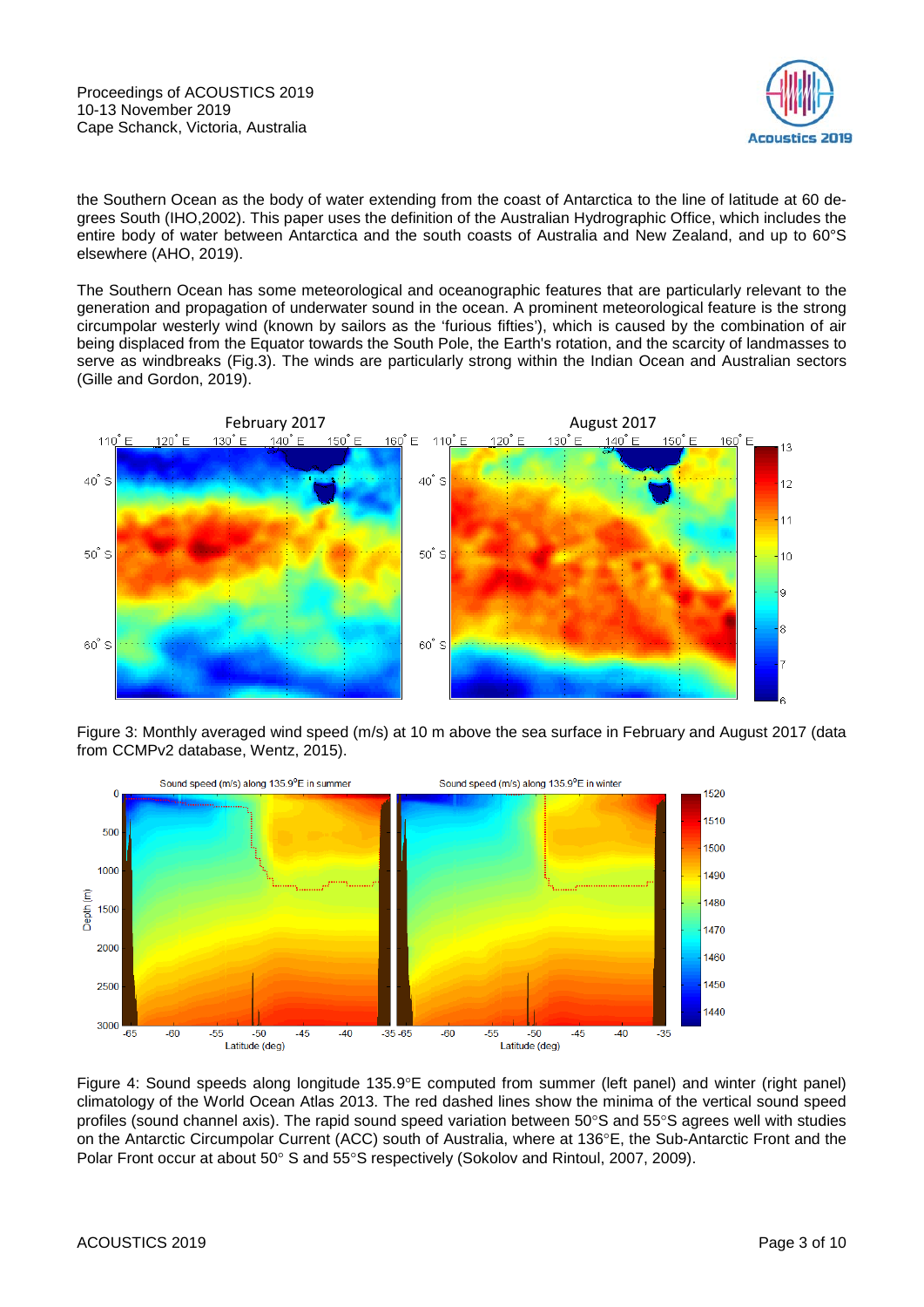

The persistent, strong westerly winds drives the eastward Antarctic Circumpolar Current (Gille and Gordon, 2019) within a latitudinal range from 45 to 65°S and the associated various fronts (Rintoul and da Silva, 2019), where the cold, less saline Antarctic water meets the warmer, high-salinity waters to the north, leading to strong spatial variation in temperature, salinity, and hence sound speed. Across the ACC from the north, the sound channel axis ascends from over 1000 m depth to the surface, with a more rapid transition in winter than that in summer (Fig.4).

Ambient noise generated by strong winds and ice events, where the sound channel axis is near the sea surface, can efficiently couple with the deepening sound channel and be ducted northwards. Low-frequency noise in the sound channel can propagate over great distances because of low surface and bottom interaction losses, cylindrical spreading of energy that are much slower than spherical spreading, and low absorption losses at low frequencies.

Further south, along the continental shelf around much of Antarctica, there is a westward/counter-clockwise Antarctic Coastal Current which is driven by cold air descending from the south pole and flowing westward due to the Coriolis force (Baines, 2006; Alder et al, 2017). The Antarctic Coastal Current is also called Antarctic Counter Current (ACoC), because it is counter to the direction of the ACC (Stern et al, 2016, Thompson et al, 2018). The Antarctic Coastal Current and Antarctic Circumpolar Current affect the movement of the near-shore and off shore pack sea-ice and icebergs (Tournadre et al, 2016).

# **3 OCEAN NOISE FROM THE SOUTH**

The ocean noise recorded off the Australian coast and in the south Indian Ocean contains both low frequency transients and ambient noise backgrounds. Studies on noise directionality of both types of noise indicate they are generated in the south, and localisation of the acoustic transients indicates they originated near Antarctica.

#### **3.1 Location of Acoustic Transients from Ice-breaking**

There are two forms of ice around the Antarctic continent: (1) glacier-fed semi-permanent ice shelves, which slowly move outwards and produce icebergs ("calving"), which in turn calve into smaller icebergs, and (2) landfast ice and pack ice from sea-water, which annually freezes and melts along the coastline.

Various ice-related processes in Antarctica generate underwater noise of different waveforms and frequencies. The acoustic signature of iceberg calving, which involves various stages with different time and frequency characteristics, has been studied at close range (Pettit, 2012; Glowacki, et al, 2015). Several studies localised the sources of acoustic transients and associate them with the calving/breaking or grounding of satellite-tracked large icebergs over thousands of km away (Chapp et al, 2005; Muller et al, 2005; Tanlandier et al, 2006).



Figure 5: (left, a) Geographic distribution of acoustic events detected and localised between 1 October 2006 and 31 January 2008 by an array of temporary and permanent (CTBTO) hydrophones located in the Indian Ocean (Royer et al, 2015). (right, b) Location of acoustic events detected at two CTBTO stations in 2002 (yellow dots) and 2003 (light magenta dots). Error ellipses show typical regions of 95% confidence level (Gavrilov and Li, 2011).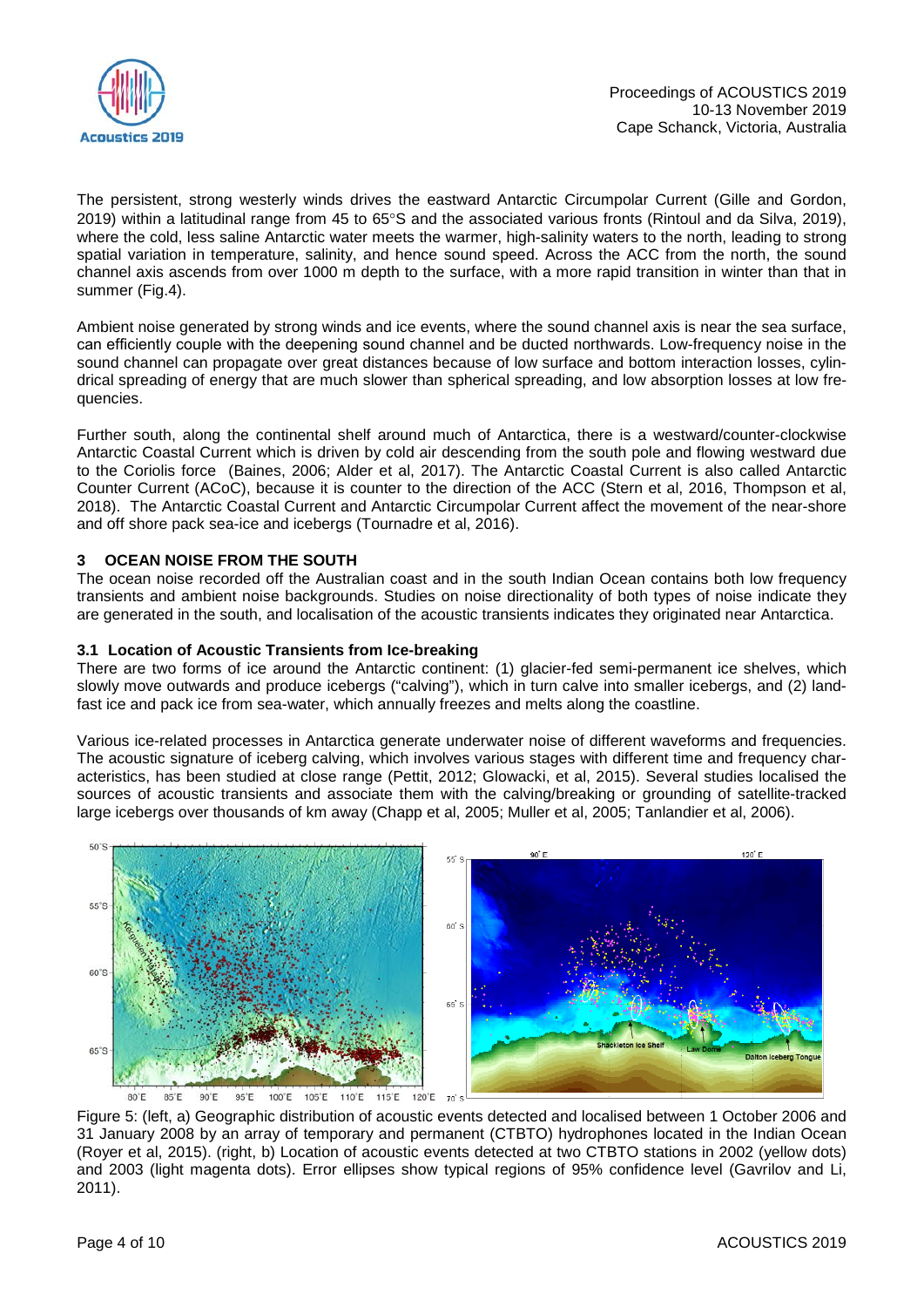

Figure 5 shows the distribution of acoustic events localised in the Indian Ocean by different hydrophone arrays in different years. Figure 5a shows over 3600 detected events, with different seasonal trends observed for events from the Antarctic margin, compared to those from drifting icebergs at lower (up to 50°S) latitudes. Most events (2085) cluster within 100 km from the Antarctic continental shelf (south of the dashed line in Fig 5a). These events may be related to iceberg calving, colliding and rubbing as they drift counter-clockwise around Antarctica within the Antarctic Coastal Current, which moves counter to the eastward Antarctic Circumpolar Current to the north. Some wander into the ACC in the north (shown north of the dashed line), break up into smaller bergs due to the warmer water and disintegrate over a number of years. The near shelf events occur from late Summer to early Spring, whereas the icebergs drifting in the ACC mostly crack and disintegrate in the summer and are many fewer in the winter.

An iceberg calved from a glacier usually begins by moving westward with the Antarctic Coastal Current, with the coastline on its left. The Coriolis force owing to Earth's rotation also slightly turns its trajectory to the left into the southward direction, which may cause the icebergs to run aground or remain close to the coast. Icebergs tend to break away from the coastal current and enter the Antarctic Circumpolar Current in four well-defined longitudes ranges, so-called "retroflection zones": one of them is near the Kerguelen Plateau at longitude around 90°E (Merino et al, 2016; Stern et al, 2016).

Icebergs in the Antarctic Circumpolar Current generally go eastward, driven by both the current and the wind. Also, the Coriolis force pushes the icebergs slightly northward, making them move in a northeast direction, to finally disintegrate in relatively warm waters at low latitudes (Barbat et al, 2019).

A detailed discussion of these processes and their differences is beyond the scope of this paper, but we note that the distribution of the acoustic events in Fig.5 closely matches the spatial distribution of open-ocean free icebergs estimated by satellite remote sensing (Tournadre et al, 2012, 2016) and ship observations (Romanov et al, 2017). For example, Tournadre et al. (2012) identified the maximum open ocean iceberg concentration between 65°E and 120°E.

# **3.2 Direction of Acoustic Ambient Background**

Studies on the directionality of the low frequency ambient noise background also indicate that it originates from the South, although the nature of the background is such that no individual events can be identified and localised. Ambient noise interferometry, a technique that extracts coherent propagation waveforms by cross correlating the ambient noise in a pair of sensors, was applied to the noise recorded at CTBTO stations in the Indian Ocean. High amplitude acoustic transients were suppressed by whitening the spectra and clipping the signal amplitudes. The results show that the ambient noise comes from the direction that spans the section of Antarctica's coastline in the direct line of sight from these two hydroacoustic stations (Sabra et al, 2013).

There is a large (up to 20 dB) reduction in the noise level from 5 to 100 Hz recorded from deep to shallow sites along a meridional transect up the Great Australia Bight, which is a result of the energy loss to the shelf seafloor when the noise propagates upslope from the south (McCauley et al, 2016).

# **3.3 Correlation of Noise with Winds in the Southern Ocean**

Over 30 years ago it was also suggested that strong winds at high latitudes in the Southern Ocean were distant sources of low-frequency noise at low latitudes, and preliminary modelling was used to explain some observations in the deep oceans (Bannister, 1986). We test this premise by examining the correlation between wind speeds in the Southern Ocean with the received noise level off Australia coast.

Figures 6 and 7 show the correlation of the wind speed in the Southern Ocean off Australia with the 50% percentile noise level in low and high frequency bands at the Kangaroo Island IMOS acoustic site in Austral summer and winter months. The lower bound was set at 30 Hz to exclude the contribution of noise generated by blue and fin whale vocalisations. In summer, the correlation in the low-frequency band with the wind speed south of latitude 60°S is significant (nearly 0.7, p-value  $<$  0.01), whereas it is very low ( $<$ 0.3) for the local wind around the site. In winter, the situation is opposite: the correlation is high for winds near the site and low for distant winds south of latitude 45°S. Noise at higher frequencies is mainly generated by local winds and the correlation is high in both summer and winter.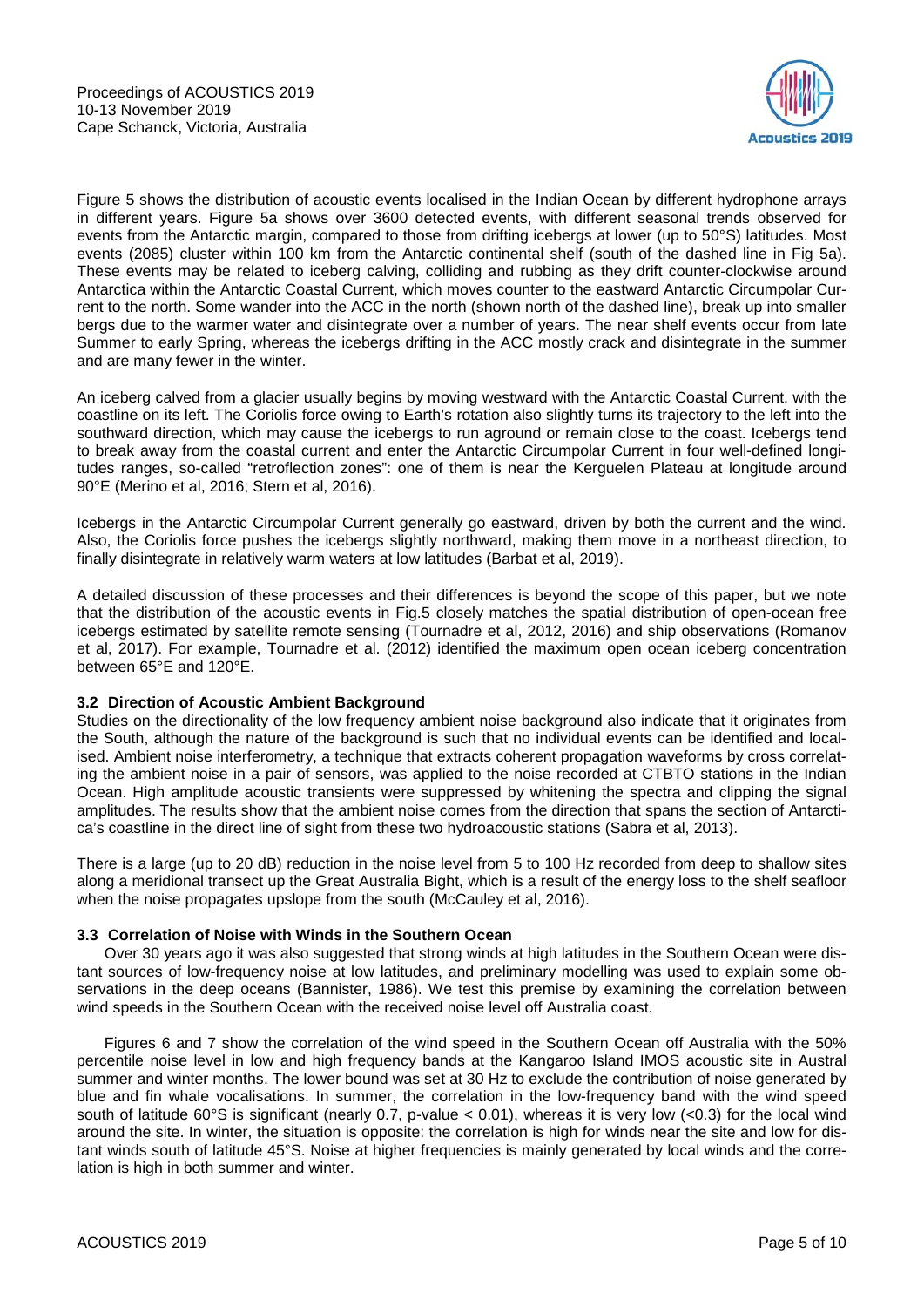



Figure 6: Correlation between wind speed in the Southern Ocean and median noise level recorded off Kangaroo Island (the white dot) in Austral summer (January to February 2017): low frequency (left, 32-50 Hz) and high frequency (right, 50-3000 Hz) band.



Figure 7: Correlation between wind speed in the Southern Ocean and median noise level recorded off Kangaroo Island (the white dot) in Austral winter (July to August 2017): low frequency (left, 32-50 Hz) band and high frequency (right, 50-3000 Hz) band.

We note that the region of higher correlation of the low-frequency noise in summer in Fig.6 roughly corresponds to the area of detected acoustic events in Fig.5.

#### **3.4 Seasonal Variation of Low Frequency Noise**

The seasonal variation of low frequency noise—summer-high, winter-low—shown in Fig. 2 was also observed at CTBTO Cape Leeuwin (Harris et al, 2019) and other Indian Ocean sites (Tsang-Hin-Sun et al, 2015). This can be interpreted as follows.

In summer there is much less sea ice coverage around Antarctica. There is a greater open-water area for wind to generate the underwater noise. For ice-generated noise, in summer warmer air and sea water lead to more calving events from glaciers and icebergs (Tsang-Hin-Sun et al, 2015). There are also greater volumes of free-floating icebergs in the open ocean (Matsumoto et al, 2014) whereas in winter the sea ice traps some of the calved icebergs.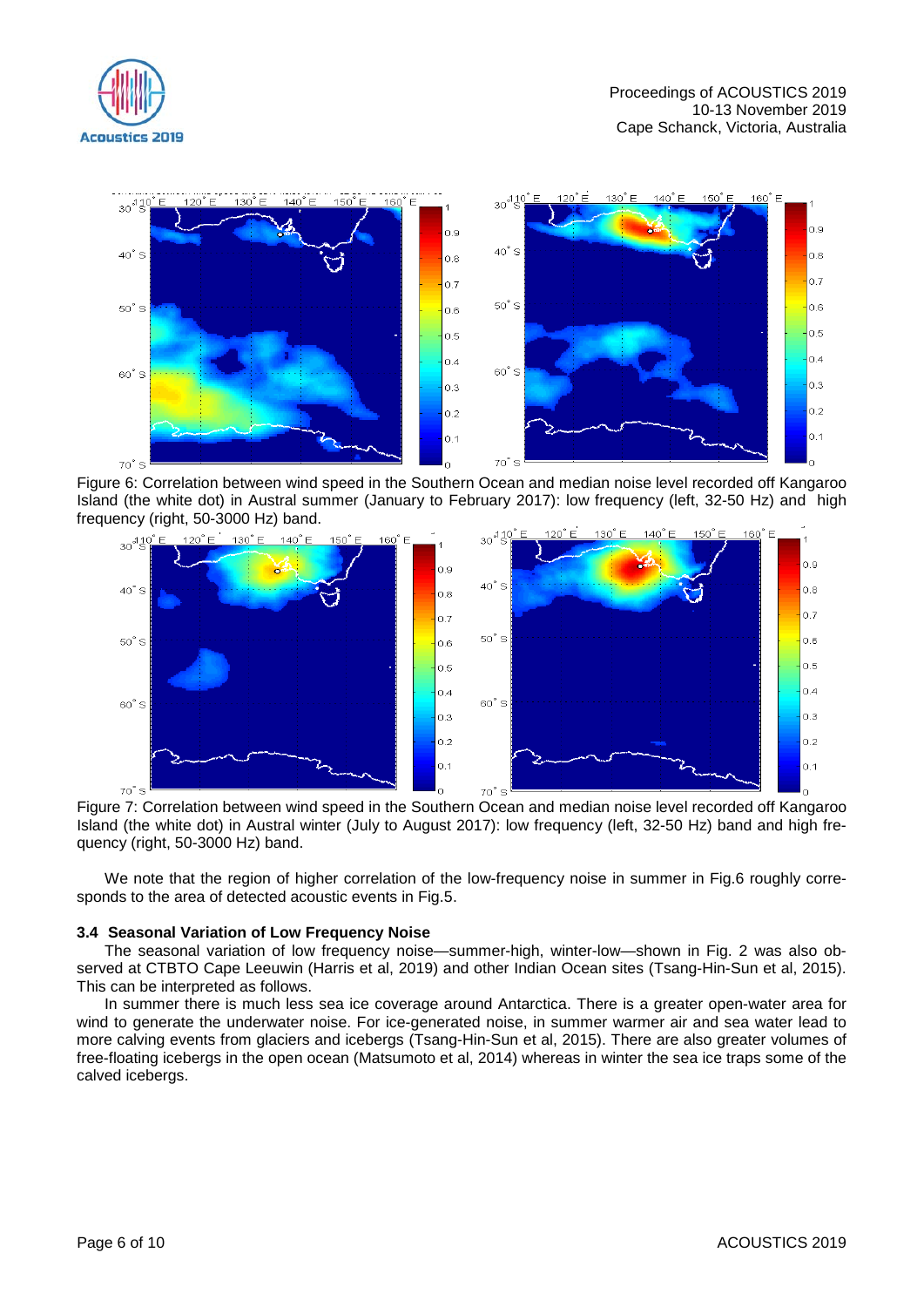



Figure 8: Monthly median noise level in 10-15 Hz band at three IMOS sites around Australia.

Figure 8 shows the monthly median noise level in 10-15 Hz band at three sites of the IMOS passive acoustic observatory program. Both the Kangaroo Island site and the Portland site show seasonal variations of higher levels in summer and lower levels in winter. The low-frequency noise level at the Perth Canyon site is much lower and shows little seasonal variation because the wide continental shelf west of Geographe Bay and Cape Naturaliste blocks most of the noise from East Antarctica.

# **4 Ocean Noise and Climate Change**

The Southern Ocean plays a crucial role in climate change and climate modelling. Because acoustic transients from calving of icebergs and movements of glaciers can be detected at ocean-basin scales, ocean noise data can be used to support research on disintegration of Antarctic ice as an indicator of warming. There is also evidence that climatic factors such as iceberg volumes influence the overall basin-wide low-frequency noise levels. The correlation shown in this paper also indicates a possible link between wind speeds in the Southern Ocean and the low-frequency noise off the Australian coast. Hence measurements of the long-term trends of ocean noise off the Australian coast may be a potentially inexpensive, remote sensing method for studies of long-term trends in ice and wind processes in the Southern Ocean.

Both ocean noise and climate processes have very high intra-annual and inter-annual variability in comparison to their long-term trends, making detection of their long-term trends challenging. Below we briefly mention some results of interest in relation to this discussion.

# **4.1 Trends in Ocean Noise off Cape Leeuwin**

The CTBTO Cape Leeuwin station has been in operation since 2002 and has the longest records of ocean noise data off Australia. Analysis of 15 years (2003-2017) of data shows, after removing seasonal variations, statistically significant reductions in noise levels at all statistical percentiles at frequencies from 5 to 105 Hz, with the noise level at higher percentiles decreasing faster than that at lower percentiles, and the noise in 40-60 Hz band having the greatest decrease, 0.16 dB/year for the median and 0.25 dB/year for the 99 percentiles (Harris et al, 2019).

To look for an explanation of this decreasing trend, let's look at the trends in the potential contributors to the noise: wind in the southern ocean, shipping off southwest of Australia and in the Indian Ocean, and whale vocalisations.

Analysis of global satellite remote sensing data over 33 years from 1985 to 2018 shows an increases in the mean wind speed and significant wave height in most of the world's oceans, with the largest increases in the Southern Ocean (Young and Ribal, 2019). There has been a strengthening of westerly winds in recent decades in the Southern Ocean (Swart et al., 2015).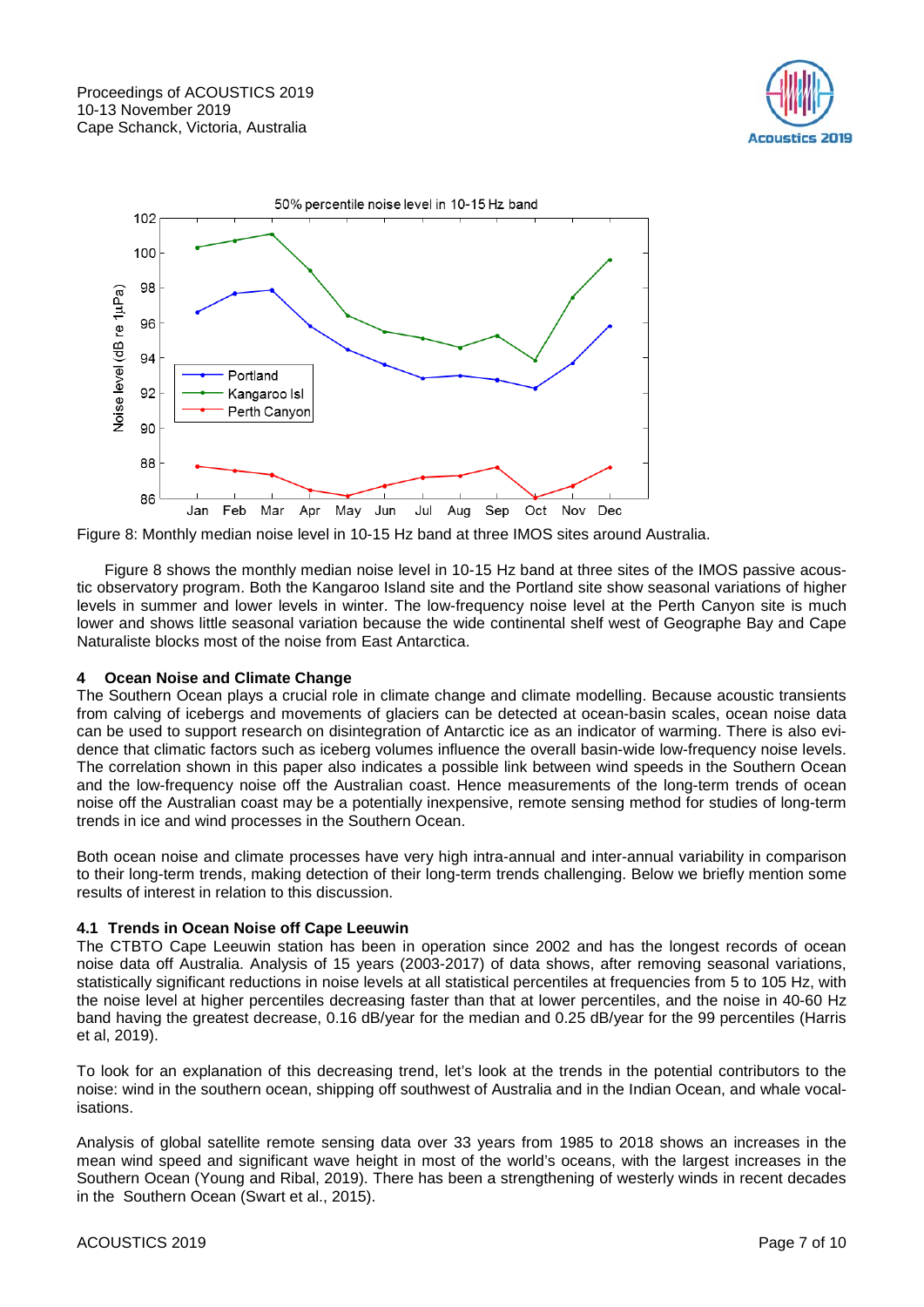

Preliminary investigation of AIS data from the Australian Maritime Safety Authority shows that shipping activities off southwest Australia have been light and have not decreased during the period 2003-2017. Furthermore, analysis of the underwater soundscape recorded at the CTBTO Cape Leeuwin station show little shipping activity (Zhang et al, 2019).

The contribution from vocalization of whales in the area is also expected to be increasing because the whale population is also likely to be increasing, which is partly supported by acoustic observations (Gavrilov and McCauley; 2012; Gavrilov et al. 2013).

The remaining explanation seems to be related to the sea-ice extent around Antarctica and the number and intensity of ice-breaking/iceberg calving events. In the South Indian Ocean, there is a general increase in sea-ice extent from 2002 to 2014. The volume of free-floating small icebergs in the open sea increased from 2002 to 2005, decreased from 2005 to 2007 and almost did not change from 2007 to 2014 (Tournadre et al, 2016). This gives a plausible, but not very convincing, explanation.

To understand the trends shown in Harris et al (2019), one also needs to take into account of the effect on sound transmission due to the warming of the Southern and south Indian Oceans. In recent years (2005-2017), the Southern Ocean was responsible for an increased proportion of the global ocean heat increase (of 45 to 62%) despite occupying 25% of the global ocean area (Shi et al., 2018; Swart et al., 2018). Surface warming during 1982-2016 was strongest along the northern flank of the Antarctic Circumpolar Current (ACC), contrasting with cooling further south. Interior warming was strongest in the upper 2000 m, peaking around 40-50°S (Armour et al., 2016).

#### **4.2 Trends in Ocean Noise South of Diego Garcia**

Analysis of a decade (2002–2012) of recordings south of the island of Diego Garcia in the Indian Ocean shows a small (< 2 dB) increase in the ocean noise floor (lower percentiles) (Miksis-Olds et al, 2013).

We note that the median noise level in 40-60 Hz band at the Diego Garcia South CTBTO station is about 86 dB (Miksis-Olds et al, 2013: Table II), which is about 2 dB greater than the median value measured in the same frequency band off Cape Leeuwin (Harris et al, 2019: Figs.4 &5). Harris et al (2019) used in the 40-60 Hz whereas Miksis-Olds et al (2013) used spectral values, so the broadband values in Harris et al (2019), 97 dB, need to be reduced by  $10^*$ log(20) = 13 dB to be comparable with the spectral values in Miksis-Olds et al (2013).

Given that the distance between the Diego Garcia South station and Antarctica is about twice the distance between Cape Leeuwin and Antarctica, this indicates that the dominating low frequency noise source at the Diego Garcia site is not from Antarctica or the Southern Ocean, although some intense acoustic transients events in Antarctica can be detected at the Diego Garcia South station (Royer et al, 2015; Gavrilov and Li, 2011). For example, about twelve thousand transient signals from Antarctica were detected at HA01 Station off Cape Leeuwin in 2002-2003. However, only 1035 signals were identified at both the Cape Leeuwin and Diego Garcia South stations as signals from the same events.

# **5 CONCLUDING REMARKS**

There is strong evidence that ice-breaking and iceberg calving processes in East Antarctica and the Southern Ocean are significant sources of ocean noise in the deep ocean waters of the Southern Hemisphere including the continental shelf-break of Australia where the sound propagation path from Antarctica is not blocked by land or seafloor that are shallower than the depth of the underwater sound channel axis at roughly 1000 m depth.

The low frequency noise also seems to be correlated with strong winds in the Southern Ocean. However, examination of the long-term (15 years) trends in ocean noise and wind speeds in the Southern Ocean does not support wind to be the dominate source of low frequency noise. Simple propagation modelling by Bannister (1986) at 50 Hz predicted omnidirectional noise levels showing seasonal and latitude dependence that match observations at some deep water sites in the South Pacific and Indian Ocean. However, we note that the modelling by Bannister (1986) contains several approximations, including the uncertainty associated with wind-driven noise source levels, the assumption of cylindrical spreading loss at all distances, and the neglect of spatial variation of the wind speeds.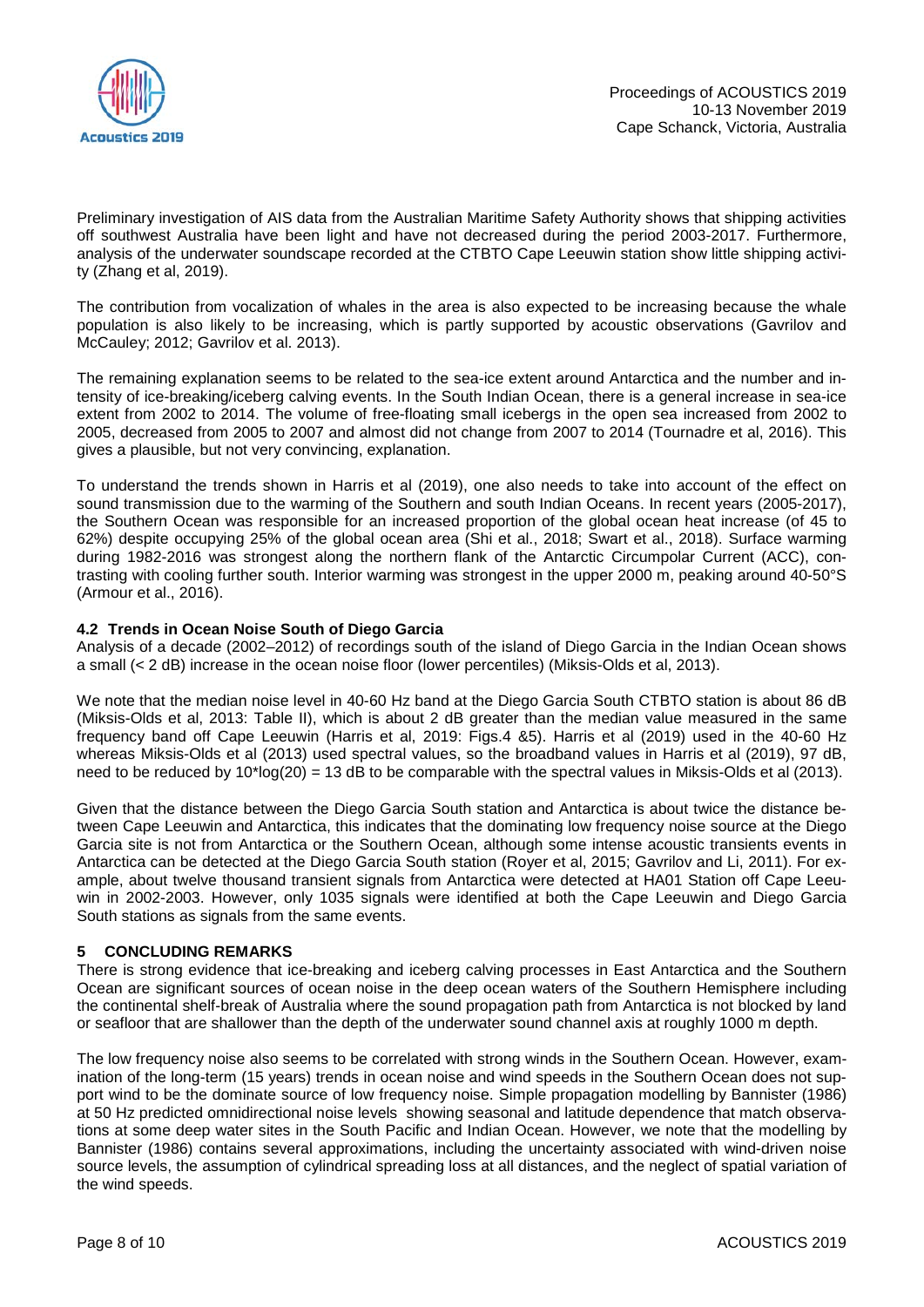

Stronger storms in the Southern Ocean may also lead to more calving events of icebergs, so it will be difficult to separate the effect on ambient noise levels due to wave breaking from the effects due to iceberg calving.

#### **REFERENCES**

- Alder, V., Azzaro, M., Hucke-Gaete, R., Mosetti, R., Orgeira, J. L., Quartino, L., Rey, A. R., Schejter, L., Secchione, M., Marschoff, E. R. (2017). Southern Ocean. In First Global Marine Assessment, Chapter: 36H, Oceans and Law of the Sea, United Nations.
- Australian Hydrographic Office (AHO), 2019, "Names and Limits of Oceans and Seas around Australia" (http://www.hydro.gov.au/factsheets/WFS\_Names\_and\_Limits\_of\_Oceans\_and\_Seas\_Around\_Australia.pdf) "Names and Limits of Oceans and Seas around Australia" (PDF). Australian Hydrographic Office. Department of Defence. 2019. Retrieved 12 June 2019.
- Babanin AV, Rogers WE, de Camargo R, Doble M, Durrant T, Filchuk K, Ewans K, Hemer M, Janssen T, Kelly-Gerreyn B, Machutchon K, McComb P, Qiao F, Schulz E, Skvortsov A, Thomson J, Vichi M, Violante-Carvalho N, Wang D, Waseda T, Williams G and Young IR (2019), "Waves and Swells in High Wind and Extreme Fetches, Measurements in the Southern Ocean", Front. Mar. Sci. 6:361. doi: 10.3389/fmars.2019.00361
- Baines, P.G. 2006, Coastal and regional currents of Antarctica, R. Riffenburgh (Ed.), Encyclopaedia of the Antarctic, Routledge.
- Bannister, R. W. (1986). "Deep sound channel noise from high-latitude winds." J. Acoust. Soc. Am. 79(1): 41– 48.
- Barbat, M. M., Rackow, T., Hellmer, H. H., Wesche, C., and Mata, M. M. (2019). Three years of near-coastal Antarctic iceberg distribution from a machine learning approach applied to SAR imagery. Journal of Geophysical Research:\Oceans, 124. https://doi.org/10.1029/2019JC015205
- Cato, D. (2012). A perspective on 30 years of progress in ambient noise: Source mechanisms and the characteristics of the sound field. In Advances in Ocean Acoustics, Zhou, J., Li, Z., Simmen, J., editors. AIP Conference Proceedings, pp 242 – 260, New York.
- Chapp E., Bohnenstiehl D.R., Tolstoy M., 2005, Sound-channel observations of ice-generated tremor in the Indian Ocean, *Geochem. Geophys. Geosyst.* , vol. 6 pg. Q06003 doi:10.1029/2004GC000889
- Gavrilov AN, Li B (2011) Location of ice noise sources in Antarctica, In: *Proceedings of 4th Underwater Acoustic Measurements conference*, 20–24 June, 2011, Kos, Greece
- Gavrilov A.N., McCauley R.D. and Gedamke J. (2012). "Steady inter and intra-annual decrease in the vocalization frequency of Antarctic blue whales", J. Acoust. Soc. Am. 131(6), ), 4476-4480
- Gavrilov A.N. and McCauley R.D. (2013). "Acoustic detection and long-term monitoring of pygmy blue whales over the continental slope in southwest Australia", J. Acoust. Soc. Am. 134(3), 2505-2513
- Gille, S. T., and A. L. Gordon (2019) Current Systems in the Southern Ocean. In J. K. Cochran, J. H. Bokuniewicz, and L. P. Yager (eds.) Encyclopedia of Ocean Sciences, 3rd Edition, vol.3, pp. 228-235. Elsevier.
- Glowacki, O., G. B. Deane, M. Moskalik, P. Blondel, J. Tegowski, and M. Blaszczyk (2015), Underwater acoustic signatures of glacier calving, *Geophys. Res. Lett.*, 42, doi:10.1002/2014GL062859.
- Harris, P, Sotirakopoulos, K, Robinson, S, Wang, L, Livina, V. (2019), A statistical method for the evaluation of long term trends in underwater noise measurements, *J Acoust Soc Am.* 145(1):228. doi: 10.1121/1.5084040.
- IMOS, 2019, [http://imos.org.au/facilities/nationalmooringnetwork/acousticobservatories/,](http://imos.org.au/facilities/nationalmooringnetwork/acousticobservatories/) accessed 1 Oct 2019.
- Hobbs, W. R. et al., 2016, A review of recent changes in Southern Ocean sea ice, their drivers and forcings, Global and Planetary Change, 143, 228-250, doi:10.1016/j.gloplacha.2016.06.008.
- Howe BM, Miksis-Olds J, Rehm E, Sagen H, Worcester PF and Haralabus G (2019), Observing the Oceans Acoustically. Front. Mar. Sci. 6:426. doi: 10.3389/fmars.2019.00426
- International Hydrographic Organization, 1953, "Limits of Oceans and Seas, 3rd edition". Retrieved 7 February 2010. [http://www.iho.int/iho\\_pubs/standard/S-23/S-23\\_Ed3\\_1953\\_EN.pdf](http://www.iho.int/iho_pubs/standard/S-23/S-23_Ed3_1953_EN.pdf)
- International Hydrographic Organisation, 2002, "Limits of Oceans and Seas, Draft 4th Edition. [http://www.iho.int/mtg\\_docs/com\\_wg/S-23WG/S-23WG\\_Misc/Draft\\_2002/Draft\\_2002.htm](http://www.iho.int/mtg_docs/com_wg/S-23WG/S-23WG_Misc/Draft_2002/Draft_2002.htm)
- Matsumoto, H., D.W. R. Bohnenstiehl, J. Tournadre, R. P. Dziak, J. H. Haxel, T.-K. A. Lau, M. Fowler, and S. A. Salo (2014), Antarctic icebergs: A significant natural ocean sound source in the Southern Hemisphere, *Geochem. Geophys. Geosyst.*, 15, 3448–3458, doi:10.1002/2014GC005454.
- McCauley, R., Cato, D., Duncan, A. (2016). Regional Variations and Trends in Ambient Noise: Examples from Australian Waters. In Arthur N. Popper and Anthony Hawkins (Eds.), *The Effects of Noise on Aquatic Life II*, (pp. 687-696). New York: Springer